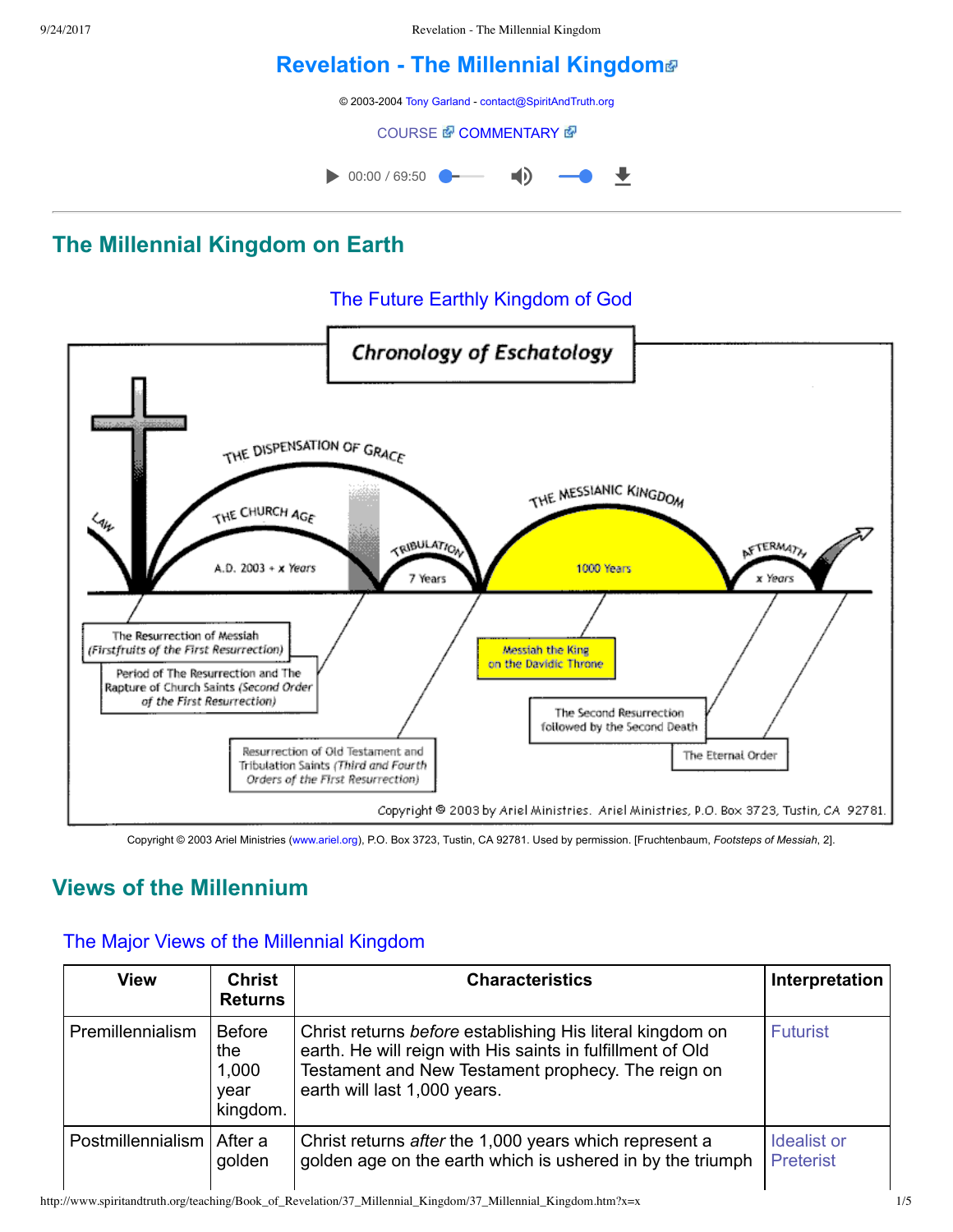9/24/2017 Revelation - The Millennial Kingdom

|                | age on<br>earth.    | of the gospel as the world converts, in large part, to<br>Christianity through the efforts of the church.                                                                                                                                    |                                 |
|----------------|---------------------|----------------------------------------------------------------------------------------------------------------------------------------------------------------------------------------------------------------------------------------------|---------------------------------|
| Amillennialism | earthly<br>kingdom. | No literal There is no literal reign of Christ over an earthly kingdom.<br>Christ is <i>presently</i> reigning over a spiritual kingdom in<br>either: (1) the hearts of men; (2) heaven, or (3) the church.<br>Satan was bound at the cross. | Idealist or<br><b>Preterist</b> |

## **Foundational Differences**

#### • Interpreting the Old Testament

How are Old Testament promises to be understood? Must they be fulfilled in a way that the original recipients understood them? Or can the meanings of words and concepts be redefined after-the-fact to mean something else? Can they be "spiritualized away"?

A literal promise spiritualized is exegetical fraud. -- John Walvoord

• Kingdom Now

Are all of God's kingdom promises already active in the present age? Is Jesus reigning from the throne of David now?

Who is Israel

Is the church the "new Israel"? Are Israel's Old Testament promises forfeited by the nation and now fulfilled spiritually in the church?

# **Why a Millennial Kingdom?**

Old Testament and New Testament promises require it.

Scripture contains many prophetic passages which include promises which require an earthly kingdom for their fulfillment (e.g., [Mat. 19:28](http://www.spiritandtruth.org/bibles/nasb/b40c019.htm#Mat._C19V28)). Without a future earthly kingdom, huge portions of the Old Testament must be spiritualized into meaningless generalities.

Biblical covenants require it.

Four unconditional covenants were made with Israel: the Abrahamic, Land, Davidic, and New covenants. Elements of each of these covenants remain unfulfilled and require a future earthly kingdom to bring them to pass. For example, Israel must occupy the Promised Land in peace, never to be removed again (Amos 9:14-15).

Passages which don't fit now or the eternal state.

The Old Testament contains numerous passages which cannot find fulfillment in the present state nor the eternal state. They describe a time of great blessing which is far beyond our current experience, but which *includes birth, sin, death* ([Isa. 65:20](http://www.spiritandtruth.org/bibles/nasb/b23c065.htm#Isa._C65V20)), and the *sea* -- none of which are found in the eternal state [\(Rev. 21:1,](http://www.spiritandtruth.org/bibles/nasb/b66c021.htm#Rev._C21V1) [4\)](http://www.spiritandtruth.org/bibles/nasb/b66c021.htm#Rev._C21V4).

To demonstrate righteous rule in the original creation.

With Jesus ruling from the throne of David *on earth,* the world will see what life *should* have been in the original created order which was "very good."

## **Summary of the Millennial Kingdom**

| <b>Attribute</b> | <b>Description</b>  | <b>Scriptures</b> |
|------------------|---------------------|-------------------|
| Duration         | One thousand years. | Rev. 20:2-5       |
|                  |                     |                   |

#### Character of the Millennial Kingdom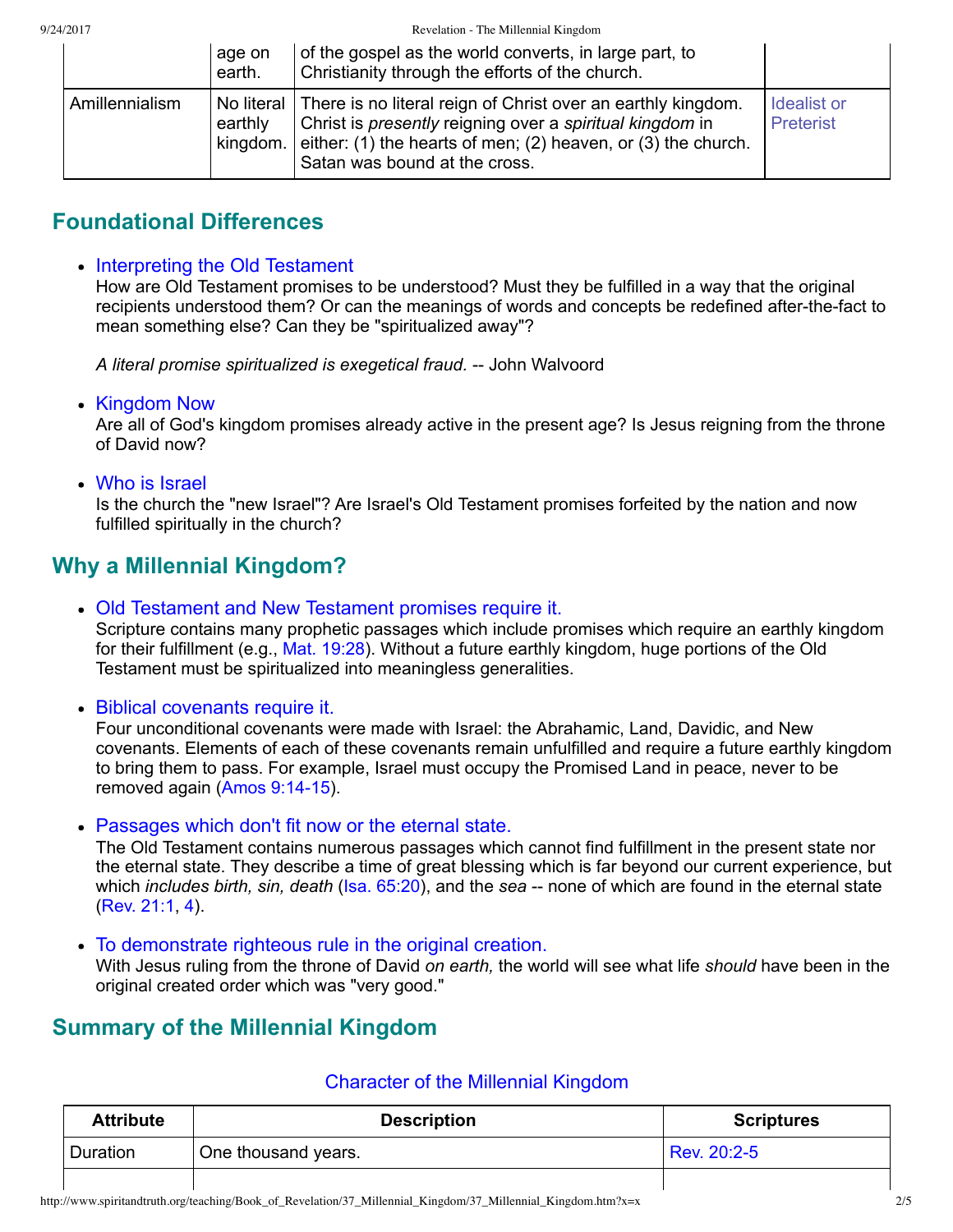9/24/2017 Revelation - The Millennial Kingdom

| Theocratic<br>Rule     | God will rule in the person of Jesus Christ on the throne of<br>David. King David reigns as a prince under Christ.                                                                                                                                                                                                                      | 2S. 7:16, Ps. 89:20-37, Isa.<br>24:23, Jer. 30:9, 33:15-17,<br>Eze. 34:23-24, 37:24-25,<br>45:22, Dan. 7:13-14, Hos.<br>3:5, Luke 1:30-33                          |
|------------------------|-----------------------------------------------------------------------------------------------------------------------------------------------------------------------------------------------------------------------------------------------------------------------------------------------------------------------------------------|--------------------------------------------------------------------------------------------------------------------------------------------------------------------|
| Representative<br>Rule | The twelve apostles will represent Christ ruling over the<br>twelve tribes. Church-age and Tribulation saints will<br>represent Christ ruling over the Gentiles.                                                                                                                                                                        | Isa. 32:1, Dan. 7:17-18, 21-<br>22, 27, Mat. 19:28, Luke<br>22:30, Rev. 3:21, 5:10                                                                                 |
| <b>Universal Rule</b>  | Christ's rule will extend both spiritually and literally over the<br>entire earth.                                                                                                                                                                                                                                                      | Ps. 2:6-9, 72:8, Dan. 2:44,<br>4:34, 7:14, 27, Mic. 4:1-2,<br>Zec. 9:10                                                                                            |
| Seat of<br>Government  | The earthly Jerusalem will be restored, blessed, and<br>greatly expanded to serve as the seat of government and<br>worship.                                                                                                                                                                                                             | Isa. 62, Isa. 65:18-19, Eze<br>48:15-19, Luke 21:24, Rev.<br>11:2                                                                                                  |
| Global<br>Environment  | The heavens and earth will be renewed to restore the<br>environment to Eden-like conditions and repair the damage<br>from man's long reign of abuse and the judgments of the<br>Tribulation period.                                                                                                                                     | Isa. 65:17, Mat. 19:28                                                                                                                                             |
| Populace               | Resurrected and glorified saints will rule in the midst of<br>Christ's "brothers" (the faithful Jewish remnant), and the<br>"sheep" (faithful Gentiles) who survive the Tribulation and<br>enter the kingdom to form its initial population. Children will<br>be born to those who enter the kingdom in their natural<br>bodies.        | Dan. 12:2; Isa. 26:19;<br>65:20, 23, Mat. 25:31, Rev.<br>20:4                                                                                                      |
| The Curse              | Many aspects of the curse (Gen. 3:15-19) will be reversed.<br>People will live to a great age, but death will still occur. As<br>before the flood, animals will revert to vegetarianism and<br>will no longer fear man. Living waters will flow from<br>beneath the Sanctuary of the Temple bringing life to the<br>regions they water. | Isa. 11:6-9, 65:20, 25, Eze.<br>47:8-12, Zec. 8:4, 14:8 (cf.<br>Rev. 21:1-2)                                                                                       |
| Productivity           | The earth will be fruitful and men will enjoy the fruit of their<br>labors.                                                                                                                                                                                                                                                             | Ps. 67:6-7, 72:16, Isa. 35:1,<br>55:13, 65:22, Joel 2:24-26,<br>3:18, Amos 9:13-14                                                                                 |
| Mt. Zion               | The region of Mt. Zion will be lifted up to form the Mountain<br>of the Lord's House (where the Millennial Temple will be).                                                                                                                                                                                                             | Isa. 2:2, 56:7, Eze. 20:40,<br>40:2, Zec. 14:4, 10-11, Mic.<br>4:1                                                                                                 |
| Israel                 | Israel will finally inhabit the Promised Land permanently<br>and in peace. She will serve as the focal point of the<br>nations because Jesus will reign from Jerusalem.                                                                                                                                                                 | Gen. 13:15, 17:8, 1Chr.<br>17:9, Ps. 105:8-11, Isa.<br>60:21, Jer. 3:18, 7:7, 30:3,<br>31:8-9, Eze. 37:25, 39:25-<br>29 Amos 9:11-15                               |
| Peace                  | All implements of war will be destroyed in favor of<br>implements of productivity. Nations will no longer go to war.<br>Disagreements between nations will be judged by Christ<br>from Jerusalem.                                                                                                                                       | Ps. 72:3-7, Isa. 2:5, 9:7,<br>Eze. 37:26, Mic. 4:3                                                                                                                 |
| Worship                | A temple will stand in Jerusalem and all the nations will go<br>up to Jerusalem to the Feast of Tabernacles. Sacrificial<br>offerings will be resumed.                                                                                                                                                                                  | Isa. 2:3, 56:6-7, 60:20-23,<br>Eze. 43:20, 26, 45:15, 17,<br>20, Jer. 33:18, Dan. 9:24,<br>Joel 3:18, Hab 2:7-9, Zec.<br>6:12-15, 8:20-23, 14:16-21,<br>Mal. 3:3-5 |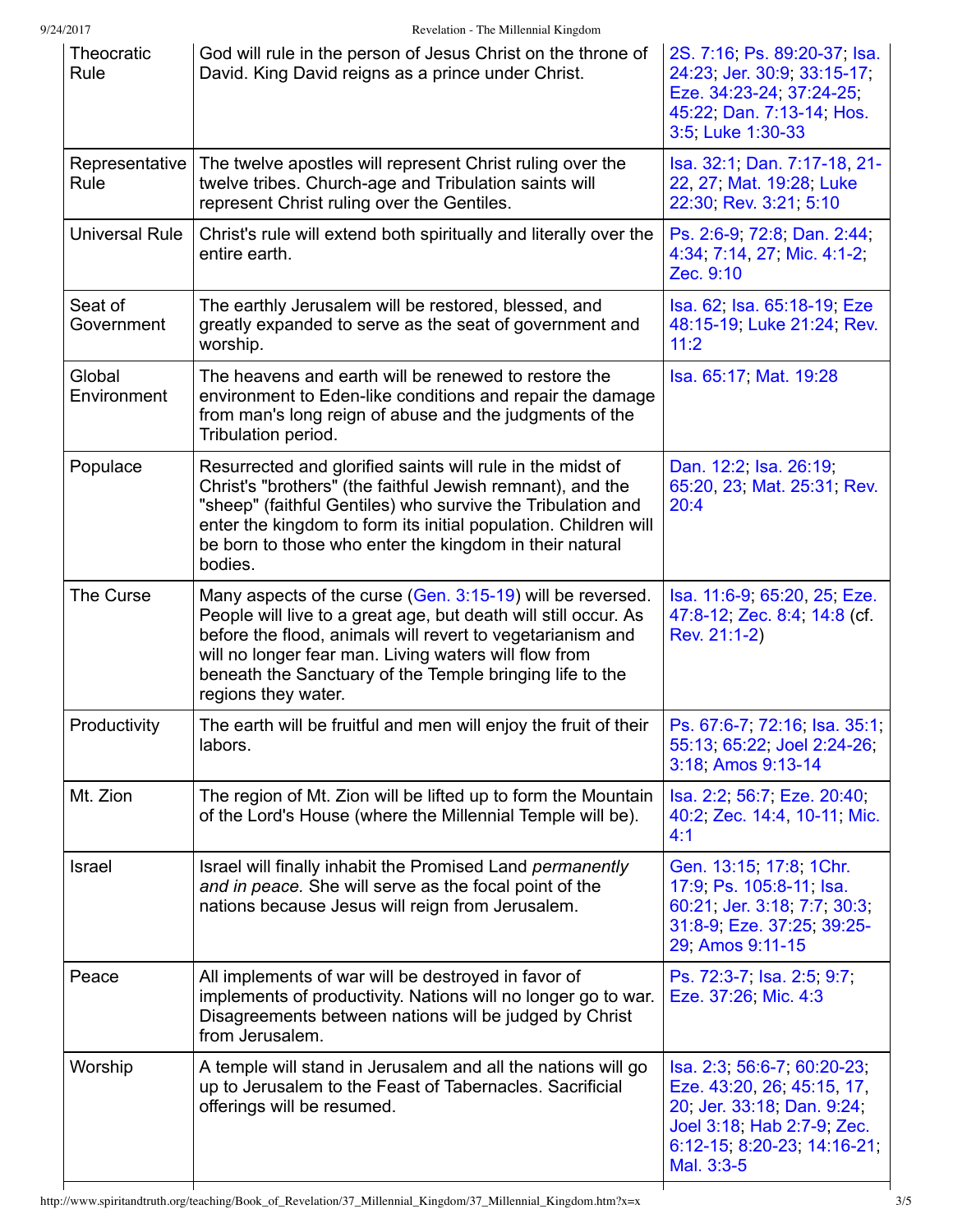| Demonic<br>Realm | Satan will be bound in the abyss and demons will be<br>imprisoned in the regions of Babylon, Edom, and possibly<br>the abyss.   | Isa. 34:8-17, Rev. 18:2,<br>20:3 |
|------------------|---------------------------------------------------------------------------------------------------------------------------------|----------------------------------|
| Language         | The curse of Babel (Gen. 11:7), which introduced varied<br>languages will be reversed. All the earth will have one<br>language. | Zep. 3:8-12                      |

### **Millennial Passages**

#### • Identifying Millennial Passages

In many cases, Millennial passages can be readily identified because they describe an incredible time of blessing and promise, but they contain elements which are abolished in the eternal state. Watch carefully for passages which sound like "heaven on earth," but which include mention of *sin, death, rebellion, judgment, a Temple,* or the *sea.* None of these occurs in the eternal state and provide indicators that a millennial passage may be in view. Also look for the transition between the Tribulation (or Day of the Lord) with great judgment and bloodshed, followed by promises of restoration.

#### • Key Millennial Passages

Although there are many millennial passages, some of the most prominent include: Ps. 72:1-20; Isa. 2:2-[5; Isa. 11:110; Isa. 66:1924; Eze. 37:2128; Eze. 47:112; Zep. 3:812; Mic. 4:113; Zec. 14:811, 16](http://www.spiritandtruth.org/bibles/nasb/b38c014.htm#Zec._C14V16) 21; [Mat. 19:28](http://www.spiritandtruth.org/bibles/nasb/b40c019.htm#Mat._C19V28); Luke 22:28-30; Acts 1:6-7; Rev. 20:4-6.

## **Birth and Death in the Millennium**

Resurrected Saints

Resurrected saints participate in the Millennial Kingdom, but they do not contribute to the population because they have glorified bodies ([Mark 12:25\)](http://www.spiritandtruth.org/bibles/nasb/b41c012.htm#Mark_C12V25).

#### • Living Saints Survive the Tribulation

Isaiah indicates children will be born and people will die at a great age [\(Isa. 65:20](http://www.spiritandtruth.org/bibles/nasb/b23c065.htm#Isa._C65V20)). Who bears these children? They are from the faithful who remain alive on earth at the Second Coming. This includes the believing Jewish remnant, many who were kept safe [\(Rev. 12:6](http://www.spiritandtruth.org/bibles/nasb/b66c012.htm#Rev._C12V6)) and other Jews and Gentiles which managed to survive. They enter the kingdom from the "sheep and goat judgment" (Mat. 25:31-34).

#### • No Posttribulational Rapture

This precludes a posttribulational rapture. If all the believers are taken in the Rapture at Christ's return and then immediately return to earth, there are *no believers left in their natural bodies to form the initial birthing population of the Millennial Kingdom.*

### **Premillennialism in the Early Church**

• The Early Church was Chiliastic

Most of the *earliest* Church Fathers believed in a literal kingdom on earth which would follow the return of Christ.

• Testimony of History

Philip Schaff, an amillennialist historian writes:

*The most striking point in the eschatology of the ante-Nicene age is the prominent chiliasm, or millennarianism, that is the belief of a visible reign of Christ in glory on earth with the risen saints for a thousand years, before the general resurrection and judgment. It was indeed not the doctrine of the church embodied in any creed or form of devotion, but a widely current opinion of distinguished teachers, such as Barnabas, Papias, Justin Martyr, Irenaeus, Tertullian, Methodius, and Lactantius; while Caius, Origin, Dionysius the Great, Eusebius (as afterwards Jerome and Augustine) opposed it.... It distinguishes, moreover, two resurrections, one before and another after the Millennium, and makes*